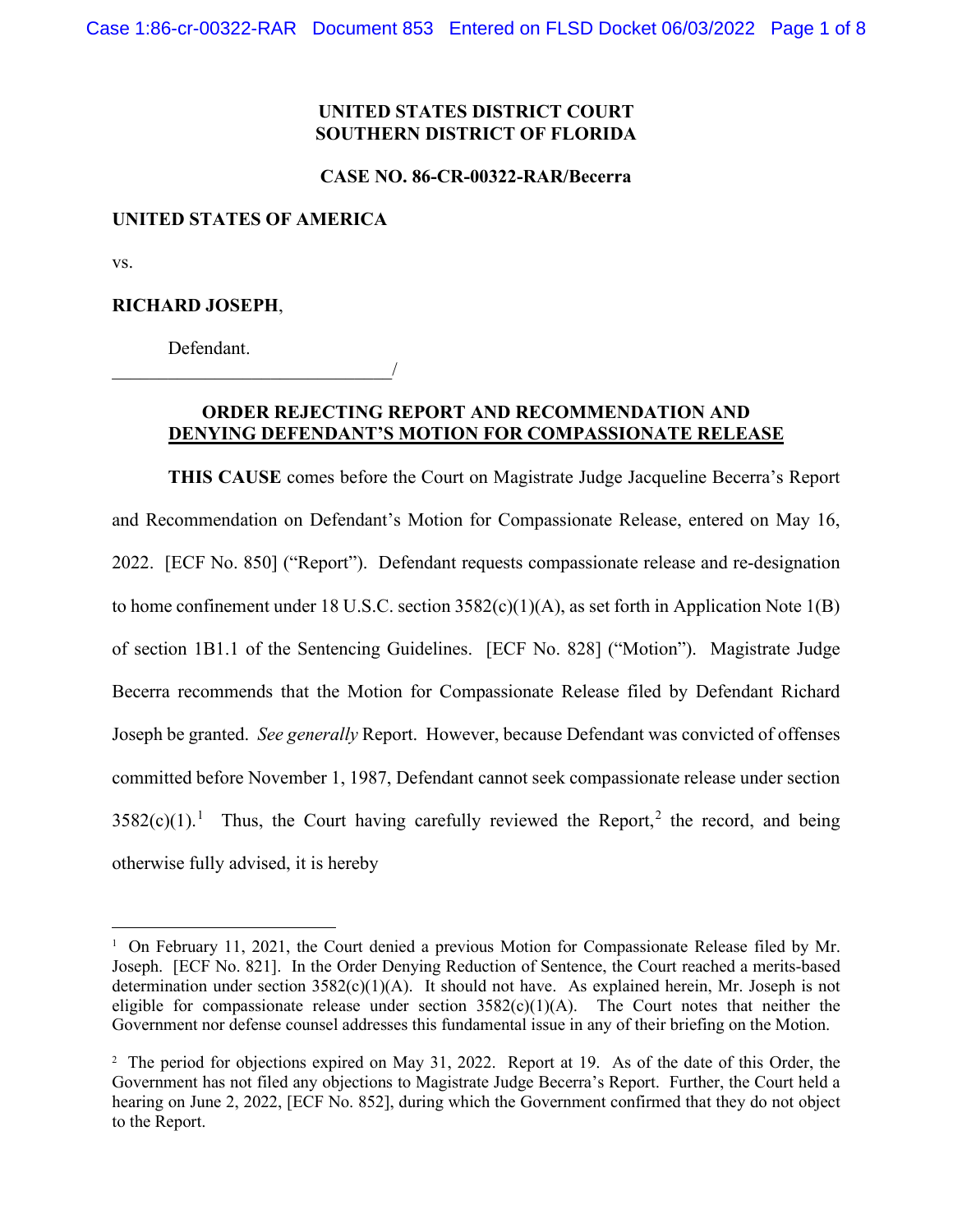**ORDERED AND ADJUDGED** that the Report **[ECF No. 850]** is **REJECTED** as set forth herein and Defendant's Motion for Compassionate Release **[ECF No. 828]** is **DENIED.**

#### **BACKGROUND**

On January 15, 1987, the District Court sentenced Mr. Joseph to 150 years' imprisonment after a jury found Mr. Joseph guilty of offenses including conspiracy to possess with intent to distribute cocaine and heroin, and possession and distribution of heroin. Report at 2. At that time, the District Court noted that Mr. Joseph would not become eligible for parole until he had served at least forty years of his sentence. *Id*. As of the date of the Report, Mr. Joseph has served thirtysix years of his 150-year sentence. *Id*.

Prior to the filing of the instant Motion, Mr. Joseph had filed multiple Motions for Recommendation by the Court for Re-Designation to Home Confinement for the Remainder of his Sentence and Motions for Compassionate Release. *Id*. at 2–5; *see* [ECF Nos. 798, 812, 822, 824]. Most recently, the Court denied Mr. Joseph's Motion for Compassionate Release on June 18, 2021. On November 18, 2021, Mr. Joseph, now through counsel, filed the instant Motion for Compassionate Release.

#### **ANALYSIS**

District courts can modify prison sentences only in limited circumstances set out by federal statute. *United States v. King*, 24 F.4th 1226, 1228 (9th Cir. 2022) (citing *Dillon v. United States*, 560 U.S. 817, 824 (2010)). The federal statutes governing when a district court may modify a prison sentence set out two distinct statutory schemes—one under 18 U.S.C. section 3582 and another under 18 U.S.C. section 4205. *Id.* at 1229.

Mr. Joseph files the instant Motion pursuant to the First Step Act ("FSA"), passed by Congress in 2018. Report at 5. Prior to the First Step Act, Congress passed the Sentencing Reform Act ("SRA") of 1984. *See King*, 24 F.4th at 1228. The SRA repealed section 4205, the previous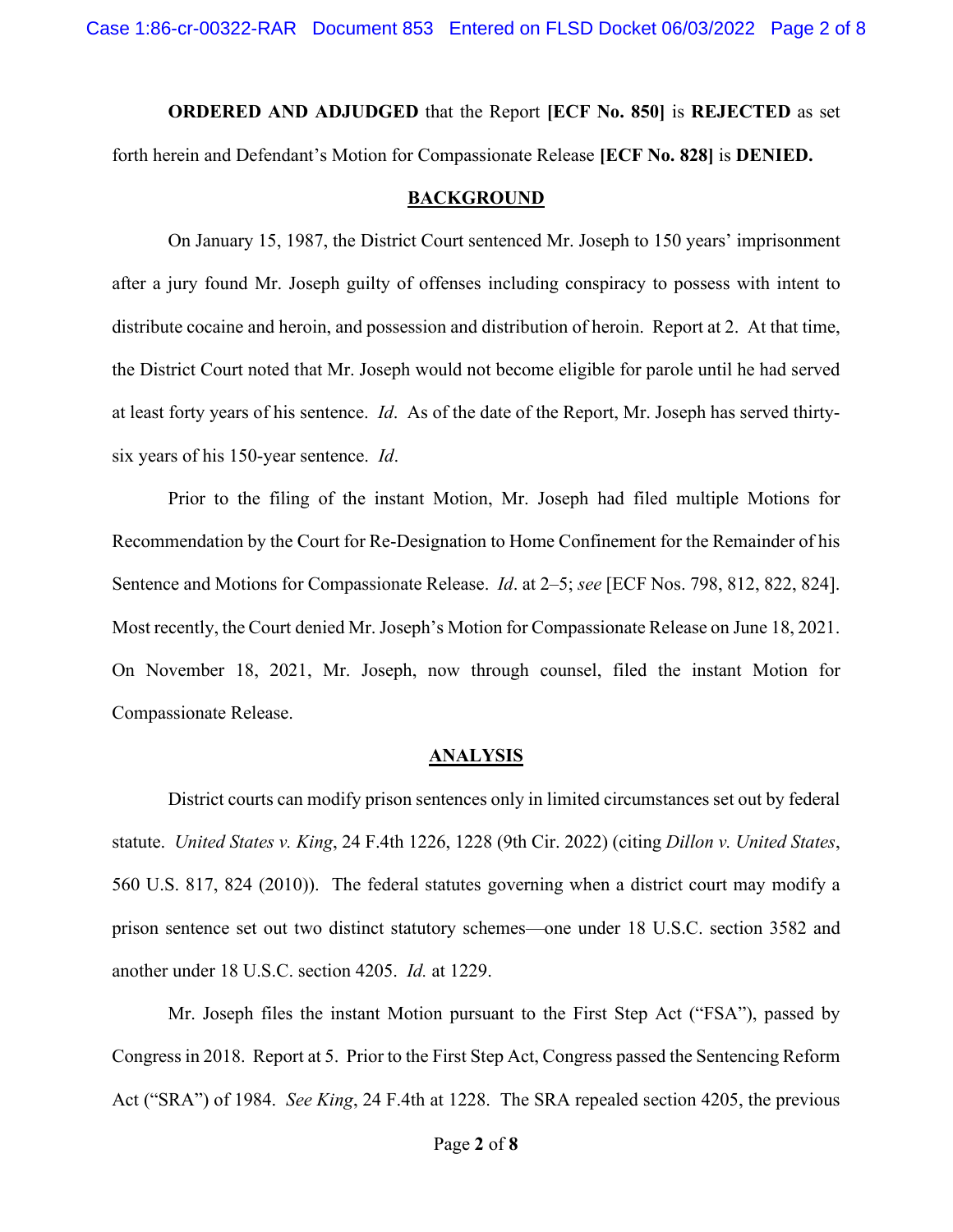statute which governed the procedures by which a prisoner could motion for compassionate relief, and added section 3582 to the criminal code. *United States v. Jackson*, 991 F.3d 851, 852 (7th Cir. 2021). Most recently, the FSA amended section  $3582(c)(1)$  to allow "certain inmates to seek a form of sentence modification called compassionate release by filing motions to that effect with the district court." *See King*, 24 F.4th at 1228. Those "certain inmates" include **only those** prisoners who committed offenses on or after November 1, 1987, the effective date of the SRA. *Id*. (emphasis added); *see also Jackson*, 991 F.3d at 852. Inmates who committed offenses on or before October 31, 1987, remain subject to section 4205, and cannot seek relief under section 3582(c)(1). As explained in *Jackson*,

> Section 3582 was added to the Criminal Code (i.e., Title 18) by the 1984 [Sentencing Reform] Act, which contains a transition provision. As amended in 1987, this transition rule provides that its provisions "shall apply only to offenses committed after the taking effect of this chapter." Pub. L. No. 100-182, 101 Stat. 1266 § 2, 18 U.S.C. § 3551 note. People whose crimes predate November 1, 1987, continue to be governed by the law in force at the time of their offenses, such as the old Chapter 311 of Title 18, which set up a system of parole.

991 F.3d at 852–53. This has created a dual-regime structure, with inmates whose offenses occurred prior to November 1, 1987 being commonly referred to as "old law" prisoners and those whose offenses occurred on or after November 1, 1987 as "new law" prisoners. *See King*, 24 F.4th at 1229. Unfortunately, Mr. Joseph, having committed his offenses prior to November 1, 1987, is an "old law" prisoner. As a result, section 4205 remains the controlling law in Mr. Joseph's case:

> From 1976 to 1984, § 4205(g) defined the procedures through which inmates could gain compassionate release. Under the statute, a prisoner was not allowed to directly request compassionate release by filing a motion in district court. Only the [Bureau of Prisons] could seek such relief on behalf of the inmate.

*Id.* at 1228–29.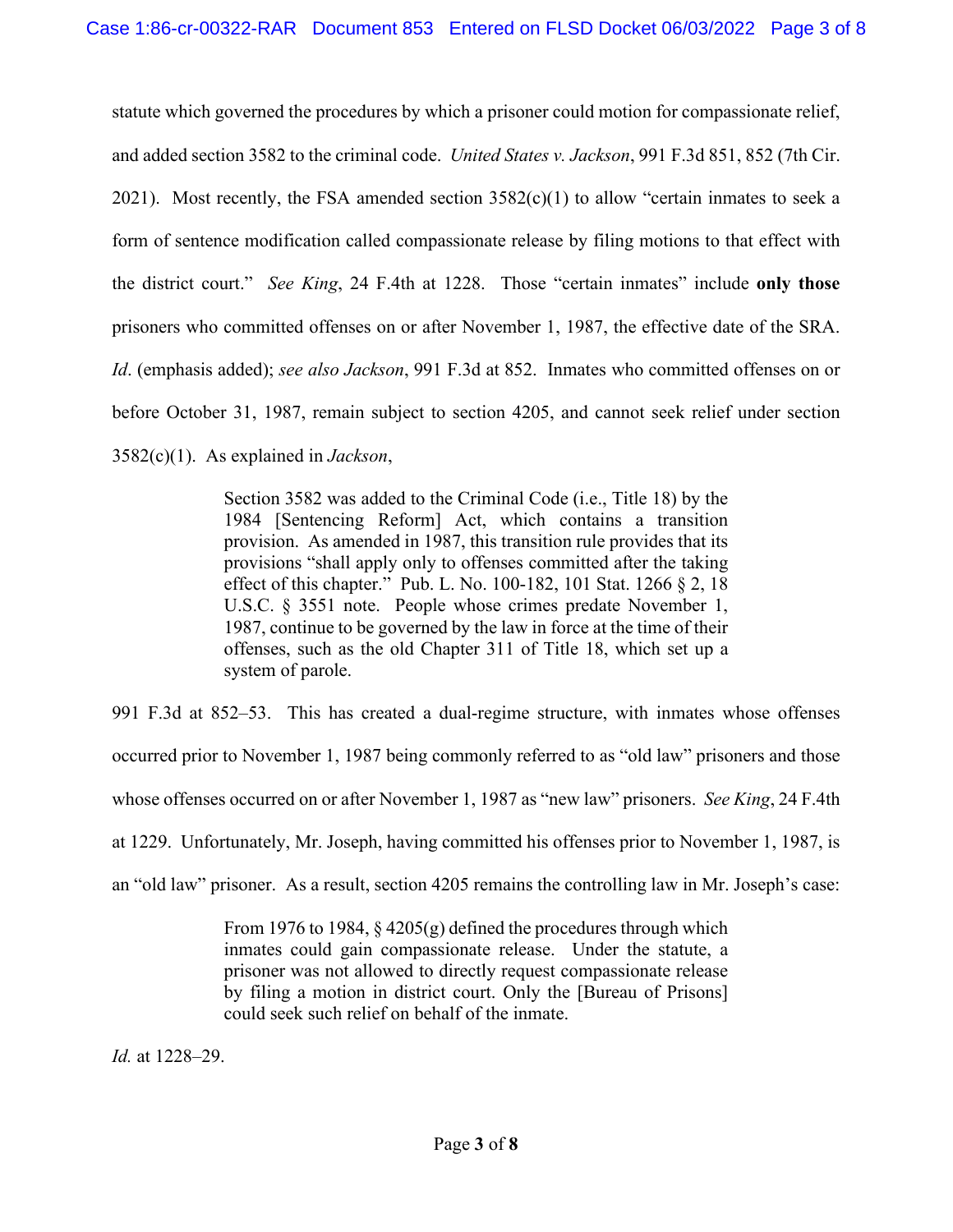At the time the SRA was passed, the SRA left section 4205 in place for pre-SRA offenders "for five years after the effective date" of the SRA. *Id*. at 1229. Since then, Congress has renewed section 4205 ten times, most recently in October 2020. *Id*. As a result, Mr. Joseph continues to remain subject to the compassionate release procedures for "old law" inmates through 2022. *Id*.

To put it simply, Mr. Joseph, who stands convicted of crimes occurring prior to November 1, 1987, may not personally move a district court for compassionate release. *See King*, 24 F.4th at 1229 (citing *Jackson*, 991 F.3d at 854). Therefore, the Court cannot grant Mr. Joseph's Motion—even where the Court finds that Mr. Joseph satisfies the criteria for compassionate release set forth in section  $3582(c)(1)(A)$ .

While the Court is unable to grant the relief requested, Mr. Joseph remains able to submit a request for motion under section 4205(g) from the Warden at his facility. U.S. Dep't of Justice, Federal Bureau of Prisons, No. 5050.50, *Compassionate Release/Reduction in Sentence: Procedures for Implementation of 18 U.S.C. §§ 3582 and 4205(g)* (2019) ("BOP Guidelines"). In such request, Mr. Joseph must address the extraordinary and compelling circumstances that he believes warrant consideration, as well as his proposed release plan. [3](#page-3-0) *Id*. at 3. As explained below, Mr. Joseph has presented extraordinary and compelling circumstances, no longer presents a danger to society, and has an exceptional release plan. Thus, the Court strongly recommends that the Bureau of Prisons grant a request<sup>[4](#page-3-1)</sup> by Mr. Joseph to move the sentencing court to reduce the minimum term of his sentence to time served. *Id*. at 14. Should the Court grant such motion, the

<span id="page-3-0"></span><sup>&</sup>lt;sup>3</sup> In addition, the Warden must consider whether the inmate's release would pose a danger to any other person or society. BOP Guidelines at 2.

<span id="page-3-1"></span><sup>&</sup>lt;sup>4</sup> Given that the basis for the request is medical in nature, the Court is optimistic that the Bureau of Prisons will expedite the request at all levels. BOP Guidelines at 15.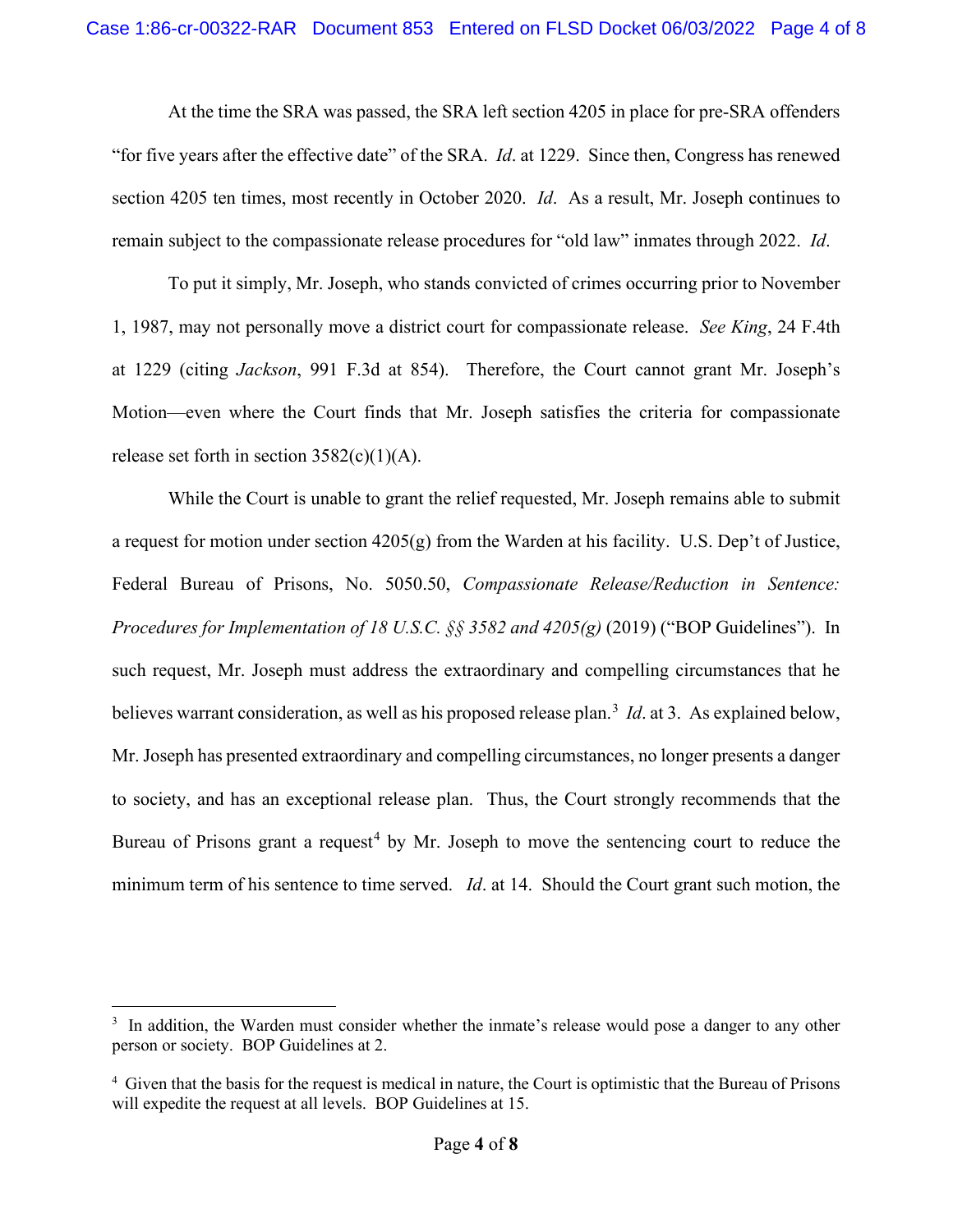Warden at Mr. Joseph's institute would then schedule Mr. Joseph for hearing on the earliest Parole Commission docket. *Id*.

Mr. Joseph argues that his circumstances are extraordinary and compelling because he suffers from a deteriorating medical condition made worse by the aging process. Mot. at  $13-14$ .<sup>[5](#page-4-0)</sup> Mr. Joseph is seventy-three years old, suffers from deteriorating medical conditions (including anemia, thrombocytopenia, prediabetes, bilateral low vision), has a history of leukopenia, prostate cancer, and atrial fibrillation, and is also overweight. Report at 5. At the hearing held by Magistrate Judge Becerra, Dr. Kossouf provided new testimony as to Mr. Joseph's disconcerting blood cell condition. *Id*. at 13. Specifically, he testified that Mr. Joseph suffers from a lifethreatening blood cell condition that will "inevitably evolve into an aggressive form of leukemia." Report at 13. Importantly, there is no treatment for Mr. Joseph's condition and his most recent bloodwork demonstrated a **sharp deterioration** in his health. *Id*. (emphasis added). Prior to the August 2021 bloodwork, Mr. Joseph's bloodwork had not shown such significantly low white blood cell levels. *Id*. at 14. Even more concerning, Mr. Joseph's blood should be drawn every two months, and Dr. Kossoff was troubled that it was last drawn in August 2021. *Id*. at 9–10.

<span id="page-4-0"></span><sup>&</sup>lt;sup>5</sup> The Sentencing Commission promulgated its policy statement regarding "extraordinary and compelling circumstances" in U.S.S.G. section 1B1.13. The application notes to section 1B1.13 list four circumstances as extraordinary and compelling under section  $3582(c)(1)(A)$ : (A) a serious medical condition; (B) advanced age and deteriorating health; (C) family circumstances; and (D) an extraordinary and compelling reason other than, or in combination with, (A)-(C), as determined by the Director of the BOP. U.S.S.G. § 1B1.13, cmt. n.1. In the Motion, Mr. Joseph argues for the first time that his circumstances are extraordinary and compelling, because, under Application Note 1(B) of U.S.S.G. § 1B1.13, he has a deteriorating medical condition because of the aging process. Mot. at 13–14. Under Application Note 1(B) regarding advanced age and deteriorating health, a defendant is required to prove that he "(i) is at least 65 years old; (ii) is experiencing a serious deterioration in physical or mental health because of the aging process; and (iii) has served at least 10 years or 75 percent of his or her term of imprisonment, whichever is less." U.S.S.G. § 1B1.13. at cmt. n. 1(B). As the Report explains, there is no question that Mr. Joseph is at least 65 years old and has served at least ten years of his sentence. Report at 12. The only remaining question is whether Mr. Joseph suffers from a "serious, deteriorating health condition due to his age." *Id*. at 14.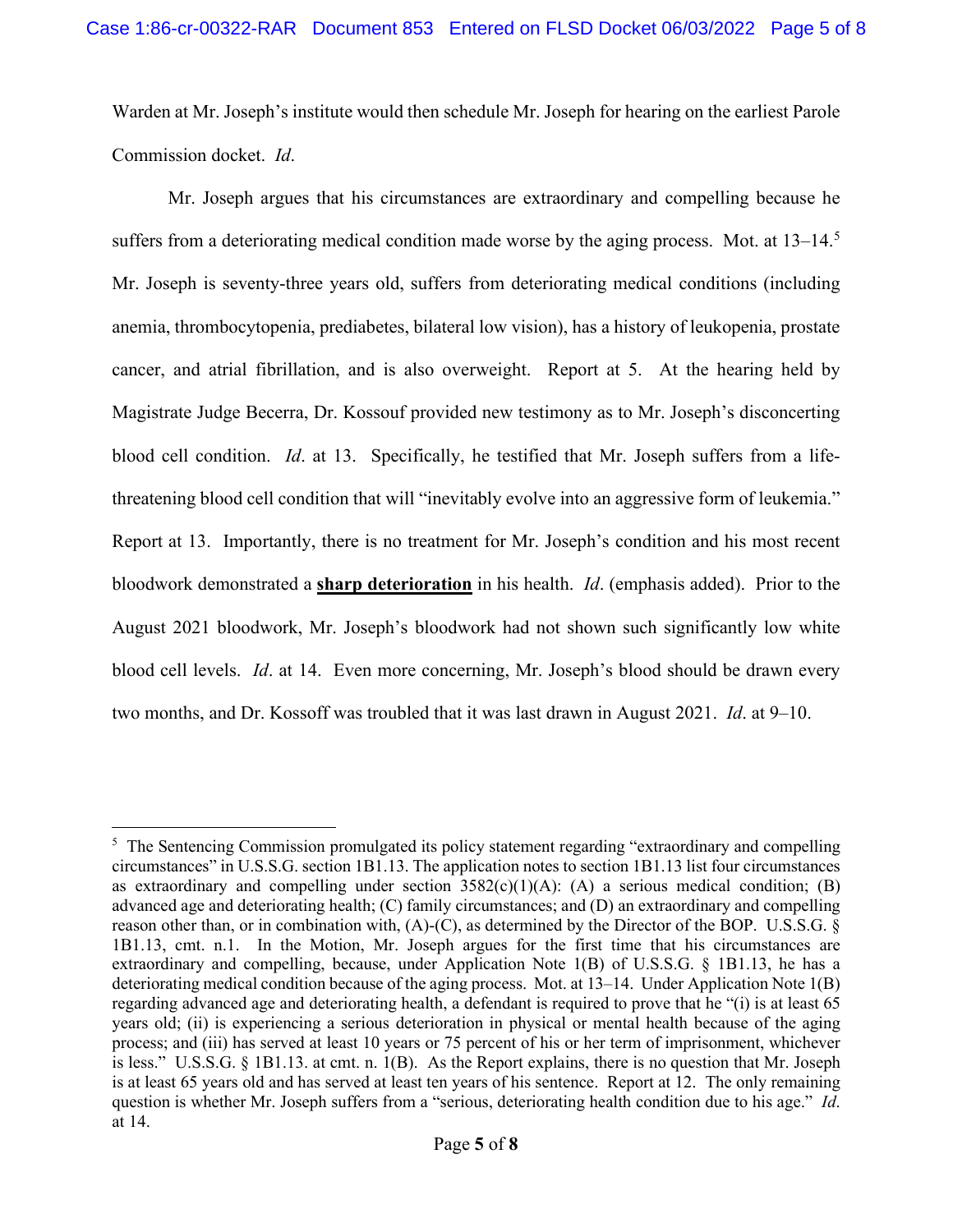Finding that Mr. Joseph has shown extraordinary and compelling reasons warranting compassionate release, the Court considers whether Mr. Joseph remains a danger to society. Prior to the filing of this Motion, the Court concluded that the section 3553(a) factors disfavored a sentence reduction. *Id*. at 15. Since that time, as noted by Magistrate Judge Becerra, Mr. Joseph has presented extensive new evidence that materially impacts this Court's previous analysis. *Id*. at 16. Mr. Joseph has provided significant evidence of both the extent and depth of his family support—financially and emotionally. *Id*. It is the exceptional nature of his family support that makes it extremely unlikely Mr. Joseph will reoffend. *Id*. Moreover, almost forty years have passed since Mr. Joseph committed his offenses and he would be closely supervised while residing with his son and daughter-in-law. *Id*. Further, in an almost unprecedented turn of events, Mr. Tilman, a retired sergeant, testified in support of Mr. Joseph's compassionate release to home confinement. *Id*. at 17. The retired sergeant corroborated the testimony of Trevin Joseph, Mr. Joseph's son, regarding the extensive support Mr. Joseph will have upon his release. *Id.* In other words, Mr. Joseph has a release plan that this Court views favorably.

Again, the Court recognizes that it does not possess the statutory authority to directly address Mr. Joseph's request for compassionate release. That decision lies within the sound discretion of the Bureau of Prisons. But the Court is confident that the analysis of extraordinary and compelling circumstances provided in this Order will facilitate a favorable review of any request made by Mr. Joseph that the Warden of his facility move the Court to reduce his sentence.

A few final observations are in order regarding the practical effect of compassionate release limitations on "old law" prisoners—inmates who were sentenced decades ago, are of advanced age, and in varying degrees of poor health. When the SRA was passed, it included a provision leaving section 4205 in place for five years only. *King*, 24 F.4th at 1229. Since then, Congress has renewed the "old law" no less than ten (10) times, subjecting a certain category of prisoner to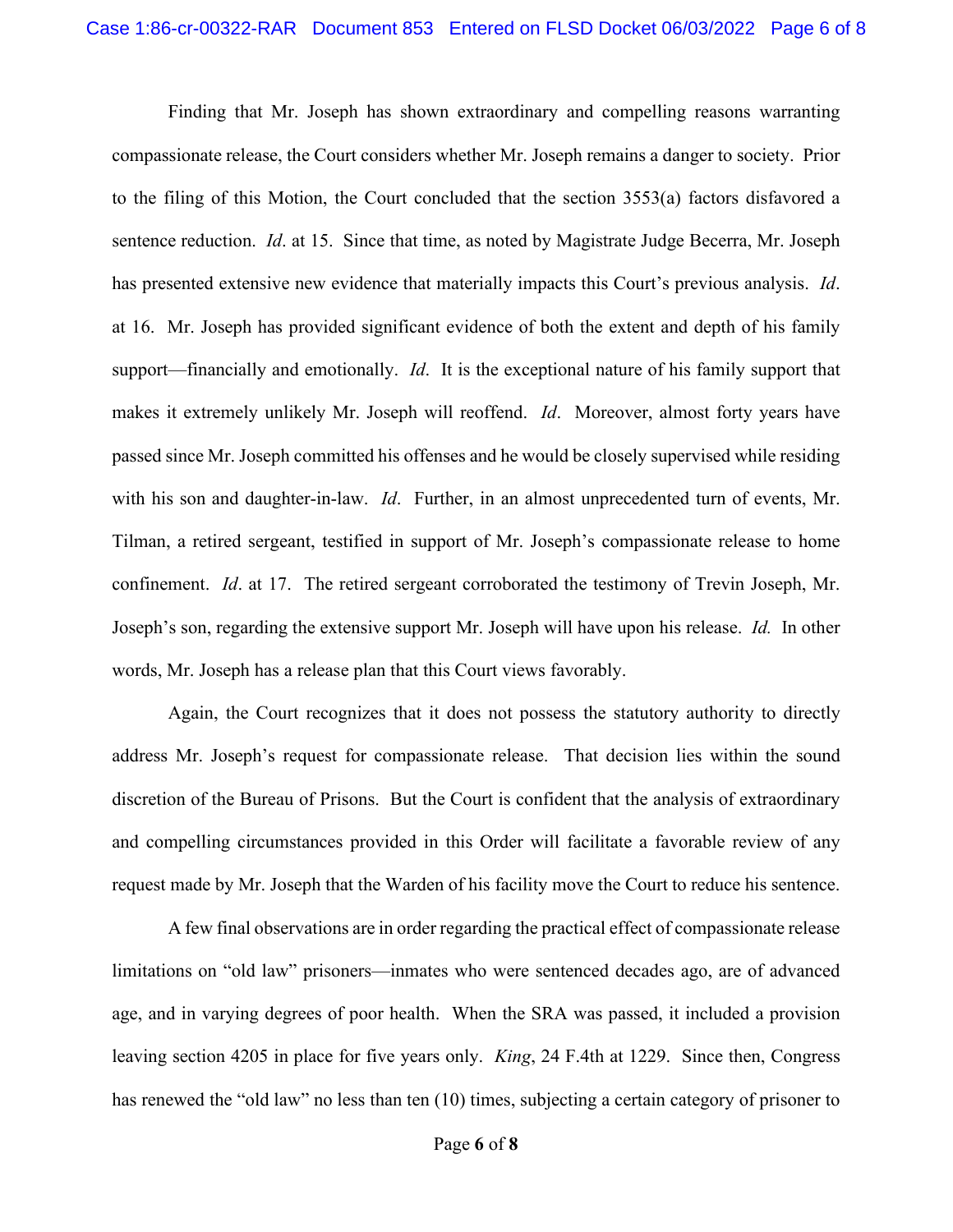an entirely separate statutory scheme on compassionate release. *Id*. By continuing to renew section 4205, Congress forecloses even the possibility that an "old law" prisoner may directly petition this Court for compassionate release.

Importantly, the fact that "old law prisoners can still secure early release through the parole system," *King*, 24 F.4th at 1231, is also not a substitute for the additional avenue provided to "new law" prisoners under the First Step Act. Parole decisions center around "the details of the offense, prior criminal history, the guidelines which the Commission uses in making their determination, the offender's accomplishments in the correctional facility, details of a release plan, and any problems the offender has had to meet in the past and is likely to face again in the future." U.S. Dep't of Justice, *Frequently Asked Questions: What happens at a parole hearing?*, https://www.justice.gov/uspc/frequently-asked-questions#q3 (last visited Jun. 2, 2022). To grant a motion for compassionate release, the court must find "extraordinary and compelling" circumstances. Extraordinary and compelling circumstances include a serious medical condition, advanced age and deteriorating health, and family circumstances.

The instant case highlights the significance of this difference. Mr. Joseph is not yet eligible for parole. Thus, he cannot seek early release through this avenue. In that way, he is no different from a "new law" prisoner—for whom no parole may be sought. However, unlike a "new law" prisoner, Mr. Joseph can only request compassionate release through the Warden at his facility. If the Warden denies his request, that is the proverbial end of the road for Mr. Joseph. The "new law" prisoner, however, has one additional option—a direct motion to this Court upon exhaustion of administrative remedies. This disparity between "old law" and "new law" prisoners appears wholly unwarranted.

In sum, the statutory language here is clear and unequivocal. Mr. Joseph cannot seek relief directly from this Court based on compassionate release under section 3582. Nonetheless, the